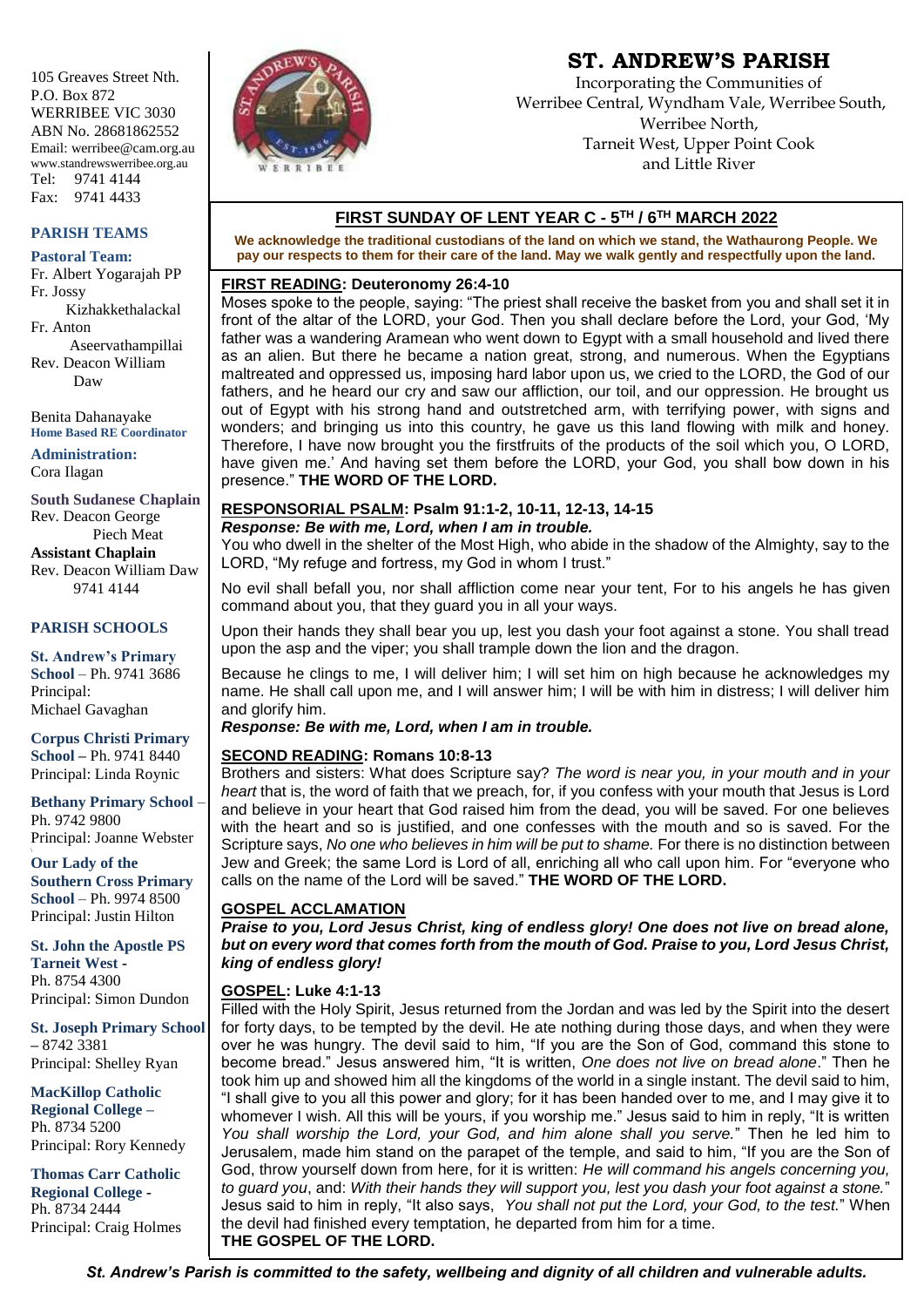### **GOSPEL REFLECTION:**



Lent is a time when we are reminded that there is nothing we can do to win our salvation. It is a pure gift from God. Like Jesus in the wilderness, we are to allow God's plan to unfold in and through us. Lent is a time for us to enter actively into the mysteries of the death and resurrection of Jesus, and there to marvel at what God has done for us. The temptations of Jesus are the same temptations that we face when we are inclined to think that somehow we are in control. While the goals of the temptations may be admirable – feed the hungry, bring the world under the control of good, trust in God's power to protect us –

we often choose to accomplish them in ways that are less than admirable. We try to perform the extraordinary so that what we do reflects favourably on us. We use brute force in order to achieve control. We put God to the test rather than live peacefully with God's plan as it unfolds within and around us. We seek to become the super-hero, the super-minister, the super-Christian on our own. In his responses to the tempter, we see Jesus constantly deferring to the power of God: It is not by bread alone . . . worship only God . . . do not put God to the test. In a real sense, these temptations are a reminder that the fundamental temptation is to deny our human limitations and refuse to let God be God for us. *Dianne Bergant CSA*

**PRAYER AT HOME:** Use the response to today's psalm as your prayer this week: *Be with me, Lord, when I am in trouble.*

**VOCATION VIEW:** God brings us through difficult experiences and always leads us to life. Depend on the Holy Spirit to guide you on the path of life.

**RECENT DEATH:** Roger Camacho, Patrick Di Benedetto, John Caserta, Basilio Materia, Mena Galea

**ONE MONTH ANNIVERSARY:** Emmanuel Grech

**ANNIVERSARY:** Diletta Elsa Amatori, Valentina Grech (8am), Gaetano Todaro, Gregorio Russo, Rosa Russo (11am), Alfredo Oronos, Eulogio Calicoy, Dalmacia Calicoy, Juliana Tiozon (5pm),

**PRAYER FOR THE SICK:** Agata (Tina) Ravaneschi, Joseph Goegan

**The names for Prayers for the Sick will be deleted after 3 months. If you have a name you would like to include, please contact the Parish Office.**

**REMINDER: Parishioners please note that names for Recently Deceased, Anniversaries etc. to be included in the Sunday Bulletin must indicate the time of Mass you will be attending for name to be mentioned and request must be at the Parish Office no later than Wednesday afternoon and please address envelopes to the Admin Staff.** 

**OFFERING MASS FOR YOUR INTENTIONS** – You are welcome to offer mass for your intentions for yourself or for your loved ones. The intentions are varied: Thanksgiving, special intentions, good health, repose of the souls, etc. Due to privacy, we invite you to write on an envelope your name, the intention and the date for the intention to be prayed for together with your offering and give it to the office or to a priest. We invite you to offer whatever you can but the suggested mass offering is \$20.00. If you are offering the mass for the repose of the soul of your loved ones, please indicate which mass (date and time) you will be participating so that the names will be mentioned.

### **WEEKDAY LITURGY (7 th – 13 th March 2022)**

*Mon: 9.00am Liturgy of the word with Communion*

- *Tues: 9.00am Mass*
- *Wed: 9.00am Mass*
- *Thurs: 9.00am Mass*
- *Fri: 9.00am Mass followed by Station of the Cross 7.00pm Station of the Cross followed by Mass*
- *Sat: 9.00am Mass*

#### **WEEKEND MASSES (12th and 13th March. 2022)**

*Sat - 6.00pm Vigil Mass Sun: 8.00am Mass, 9.30am Mass, 11.00am Mass and 5.00pm Mass*

### **NEW ENVELOPES OF FINANCIAL YEAR 2022**

New sets of Thanksgiving envelopes in street alphabetical order are available for collection after all masses from the Church foyer. It would help greatly if you could deliver some in your area. Thank for your continuous support to our Parish.

### **DAILY ROSARY ON ZOOM**

We are inviting you to join us to pray the Rosary at home with the family. Please join us via Zoom Meeting every night at 6.55pm for 7.00 pm start

https://us04web.zoom.us/j/2764655672?pwd=bDZuU EJpWVp6bUFVMkJ6bkpRQ0xoZz09

### Meeting ID: 276 465 5672 Password: 9rGLKz

*Let us continue to pray together for each other.*

### **NEW PARISHIONER LOOKING FOR HOUSE TO RENT AND WORK.**

A family of 7 (husband, wife, 4 children and nephew) from Newcastle is looking for a 4 bedroom house to rent. He is also looking for work. He worked before as receptionist, store keeper, French teacher, labourer, cleaner, etc. If you can be of assistance to this family or might need more information, please contact Camille on mobile no. 0470441153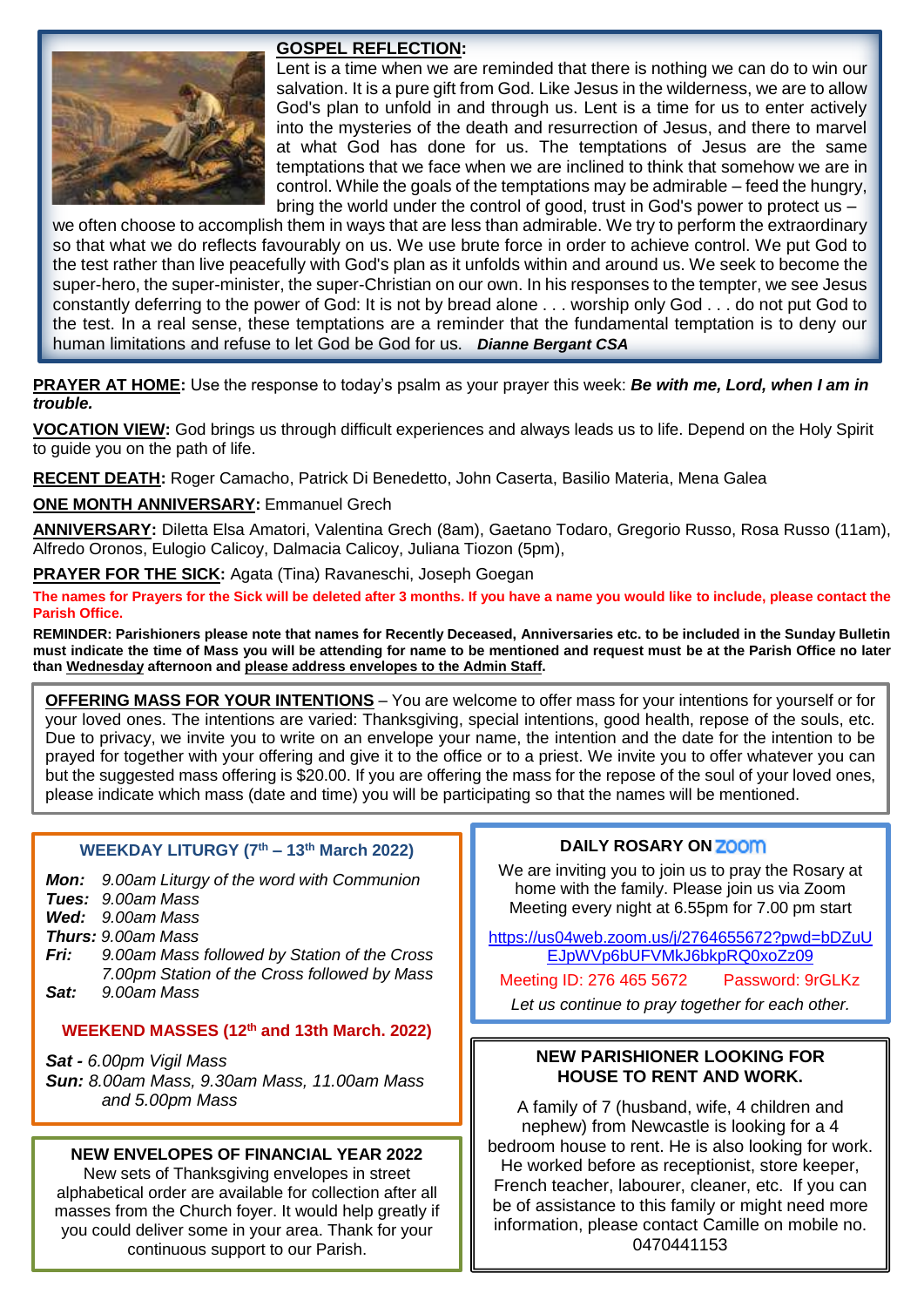| The key areas of change as of 11:59pm Friday, 25 <sup>th</sup> February (including the changes from last Friday) are: |                                                                                                                                                                                                                                                                                                                                                                                                                       |  |  |  |  |
|-----------------------------------------------------------------------------------------------------------------------|-----------------------------------------------------------------------------------------------------------------------------------------------------------------------------------------------------------------------------------------------------------------------------------------------------------------------------------------------------------------------------------------------------------------------|--|--|--|--|
| <b>Face Coverings</b><br>From 11:59pm Friday<br>25 February 2022                                                      | Face coverings are <i>not mandatory</i> within Places of Worship or workplaces.<br>For workers who "serve or face" members of the public. As always, our<br>priority is care for others and especially those most vulnerable. When<br>Clergy, ministerial leaders and parish staff and volunteers are in close<br>contact with people, it is recommended to use face coverings in those<br>situations as appropriate. |  |  |  |  |
| <b>QR Code Check in</b><br>requirements<br>As of 6:00pm Friday<br>18 February 2022                                    | QR code check-in to Places of Worship and Parish Offices is no longer required.<br>This to also include when the faithful are using other facilities within the<br>Parish (for example, hospitality to visitors following Mass or the celebration<br>of a Baptism, Children's liturgy etc).                                                                                                                           |  |  |  |  |
| <b>Numbers/Density</b>                                                                                                | There are no limits on participants or density requirements at Places of Worship for<br>Weddings, Funerals, and general Worship – including opening for private prayer.                                                                                                                                                                                                                                               |  |  |  |  |
| <b>Vaccinations</b>                                                                                                   | There will not be any vaccination requirements nor any requirement for organisers<br>to check vaccination status for attendees at Places of Worship for Weddings,<br>Funerals, or general Worship.<br>Places of Worship (staff and volunteers) must still be up-to-date with their<br>vaccinations and have provided evidence of this to their 'employer.'                                                            |  |  |  |  |

## **ROSTERS FOR THE WEEK 7 th – 13th March 2022**

|                                                    | 6.00pm                          |                          | 8.00am                                                              |                                                    | 9.30am                                                        | 11.00am                        | 5.00pm                                     |
|----------------------------------------------------|---------------------------------|--------------------------|---------------------------------------------------------------------|----------------------------------------------------|---------------------------------------------------------------|--------------------------------|--------------------------------------------|
| <b>LECTORS</b><br>$12^{th}$ / 13 <sup>th</sup> Mar | <b>Martina</b><br><b>Nettis</b> |                          | John Hennessy                                                       |                                                    | <b>Maria</b><br><b>Malanyaon</b>                              | Anthony<br><b>Acciarito</b>    | <b>Susan</b><br><b>Sweeny</b>              |
| <b>MUSIC</b><br>$12^{th}$ / 13 <sup>th</sup> Mar   | Philu & Co.                     |                          | <b>Tina D'Monte</b><br>and Red Dubier                               |                                                    | <b>Padre Pio</b><br><b>Choir</b>                              | <b>South Sudanese</b><br>Group | St. Andrew's<br>Children's<br><b>Choir</b> |
| <b>COMMUNION</b><br><b>SERVICE (MONDAY)</b>        |                                 |                          | This week:<br>Mon 7 Mar:<br><b>Mon 14 Mar:</b><br><b>Next week:</b> |                                                    | C. Ilagan<br>M. Chong                                         |                                |                                            |
| <b>CLEANER</b>                                     |                                 |                          | <b>Cleaning:</b><br>Vacumming:                                      | Mon 7 Mar:<br><b>11 Mar:</b><br>Fri.<br>Mon 7 Mar: | C. Camileri, G. Iaria<br><b>Volunteer</b><br><b>Volunteer</b> |                                |                                            |
| <b>ALTAR CLOTH</b>                                 |                                 | This week:<br>Next week: | 6 Mar:<br><b>Sun</b><br><b>Sun 13 Mar:</b>                          | M. Galea<br>O. Lesoa                               |                                                               |                                |                                            |
| <b>OUR LADY'S STATUE</b>                           |                                 |                          | This week:<br><b>Next week:</b>                                     | 6 Mar:<br><b>Sun</b><br><b>Sun 13 Mar:</b>         | C. Ilagan<br>Ewa                                              |                                |                                            |



### **PROJECT COMPASSION SUNDAY 5 th and 6th March 2022**



**Anatercia 12**, was struggling to cope with adult responsibilities after her father died. Then she participated in Caritas Australia-supported training and gained access to psychosocial supports. Now, her quality of life has improved and she can focus on school. Please donate to Project



Compassion 2022 to help young people succeed in the future and bring stability to vulnerable youth like Anatercia. Together, we can help vulnerable communities face their challenges today and build a better tomorrow For All Future Generations. You can donate through Project Compassion donation boxes and envelopes available from your Parish, by visiting lent.caritas.org.au, or by calling 1800 024 413.